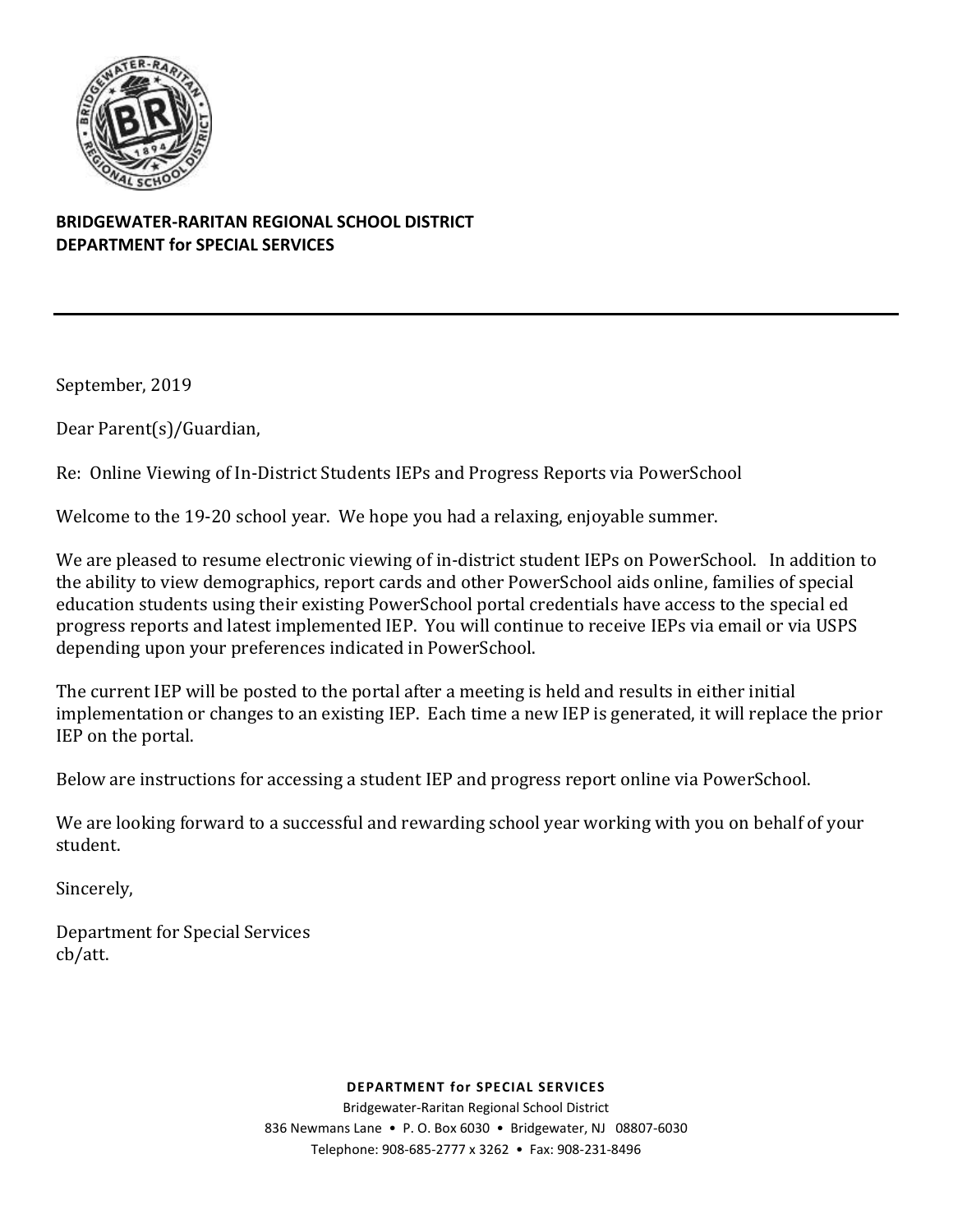BRIDGEWATER-RARITAN REGIONAL SCHOOL DISTRICT

# Special Education Progress Reports and IEPs

PowerSchool Access Instructions and FAQ for Parents/Guardians

> **Bregartner, Carolyn 8/1/2019**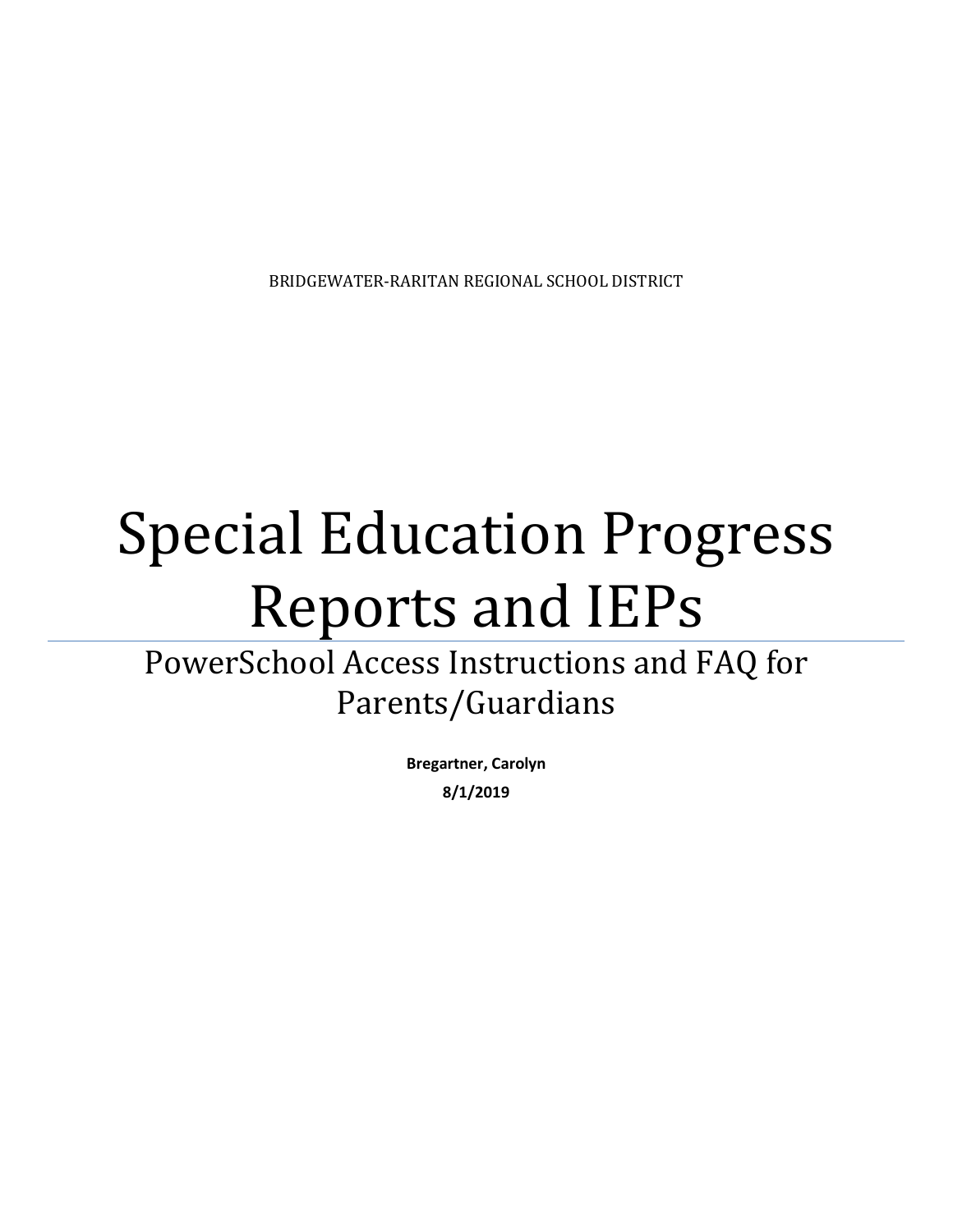# **For Information about Special Ed Documents accessible from the Parent Portal:**

**Go to the District home page: [www.brrsd.org:](http://www.brrsd.org/)**

Click on **"Departments"** and select **"Special Services"**

Under **"Helpful Links"** select **"IEP Progress Reports Parent Access User Guide"**

**Viewing a Frontline document via the PowerSchool Parent Portal**

|                                                                                                                                                                                         |                                                                                                                                        |                                                                                                                                             | Armm.                                                                                                                                               |  |
|-----------------------------------------------------------------------------------------------------------------------------------------------------------------------------------------|----------------------------------------------------------------------------------------------------------------------------------------|---------------------------------------------------------------------------------------------------------------------------------------------|-----------------------------------------------------------------------------------------------------------------------------------------------------|--|
|                                                                                                                                                                                         |                                                                                                                                        | Bridgewater-Roritan Regional School District<br>Contentment of Student Services<br>036 Noveman Lives, P.O. Bax 8000<br>Incipaudor, NJ 50807 | Frontline IEP                                                                                                                                       |  |
|                                                                                                                                                                                         |                                                                                                                                        | INOWELLALENED EDUCATION PROGRAM - BLANK TEMPLATE                                                                                            |                                                                                                                                                     |  |
|                                                                                                                                                                                         |                                                                                                                                        | STOREMT GALAXIES IN FORMSTICK                                                                                                               |                                                                                                                                                     |  |
| <b>Mashell</b><br>Address:<br><b>Brogonese NJ IBBIT</b><br>Contacts:<br>Contacte:<br>School Year: 3014-2015<br>$-44.7$<br>3245-2019<br><b>Special Alarta:</b>                           | Date of Sirk:<br>Age<br>HomeiffickEs #:<br>Home/Mubile #: 1<br>Case Manager:                                                           | Gender.<br><b>Mative Canguage</b><br>Wark #<br>Work &                                                                                       | Local EX<br><b>Bate Co.</b><br>House &<br><b>Crash</b><br>Erek:<br><b>Giadel</b>                                                                    |  |
| $-1.8 - 0.00$<br>MEETING OR AGREEMENT INFORMATION                                                                                                                                       | GOAT RECENT ELIMIN ITY INFORMATION                                                                                                     |                                                                                                                                             | INTIAL ELEMENTY INFORMATION                                                                                                                         |  |
| <b>Date:</b><br><b>Resource:</b><br><b>EF REGIMATION</b>                                                                                                                                | Determination:<br>Classification:<br><b>Extended Bohool Year:</b><br><b>Rost Record Annual Review Weeting:</b><br>Annual Rentery Date: |                                                                                                                                             | Initial Referral:<br>Initial Consent to Evaluate:<br>Initial Gligibility Determination:<br>initial (CP Meeting)<br>Initial Consent to Implement RP1 |  |
| Projected IEP Steet Date:<br>Projected EP End Gase: -                                                                                                                                   | Republished Desc.                                                                                                                      | Nost Recent Reevelestion Eligibility Meeting:                                                                                               | Initial IDP Implemented:                                                                                                                            |  |
| <b>Behavior Intervention Plant</b><br>Modifications:<br>Supplementary Aids and Services:<br>Austative Technology:<br><b>Supports for Salvial Paraceired:</b><br>Tostleg Accommodations: |                                                                                                                                        | SUMMAN SPECIAL EDUCATION PROGRAMS AND RELATED BEIWICES                                                                                      |                                                                                                                                                     |  |
| PLACEMENT CATEGORY                                                                                                                                                                      |                                                                                                                                        |                                                                                                                                             |                                                                                                                                                     |  |
| STATUS FOR DURATION OF IEF                                                                                                                                                              |                                                                                                                                        |                                                                                                                                             |                                                                                                                                                     |  |
|                                                                                                                                                                                         |                                                                                                                                        |                                                                                                                                             | @ 2909 Corple Second                                                                                                                                |  |

You will access your child's progress report via the Powerschool Parent Portal:

Go to the District Website : [www.brrsd.org](http://www.brrsd.org/)

then select "PARENTS" across the ribbon at the top ; scroll down and choose the entry for PowerSchool then at the Student and Parent Sign in prompt, enter in your credentials, or follow this link: <https://powerschool.brrsd.org/public/>

If you need to obtain logins, contact your child's attending building's guidance office.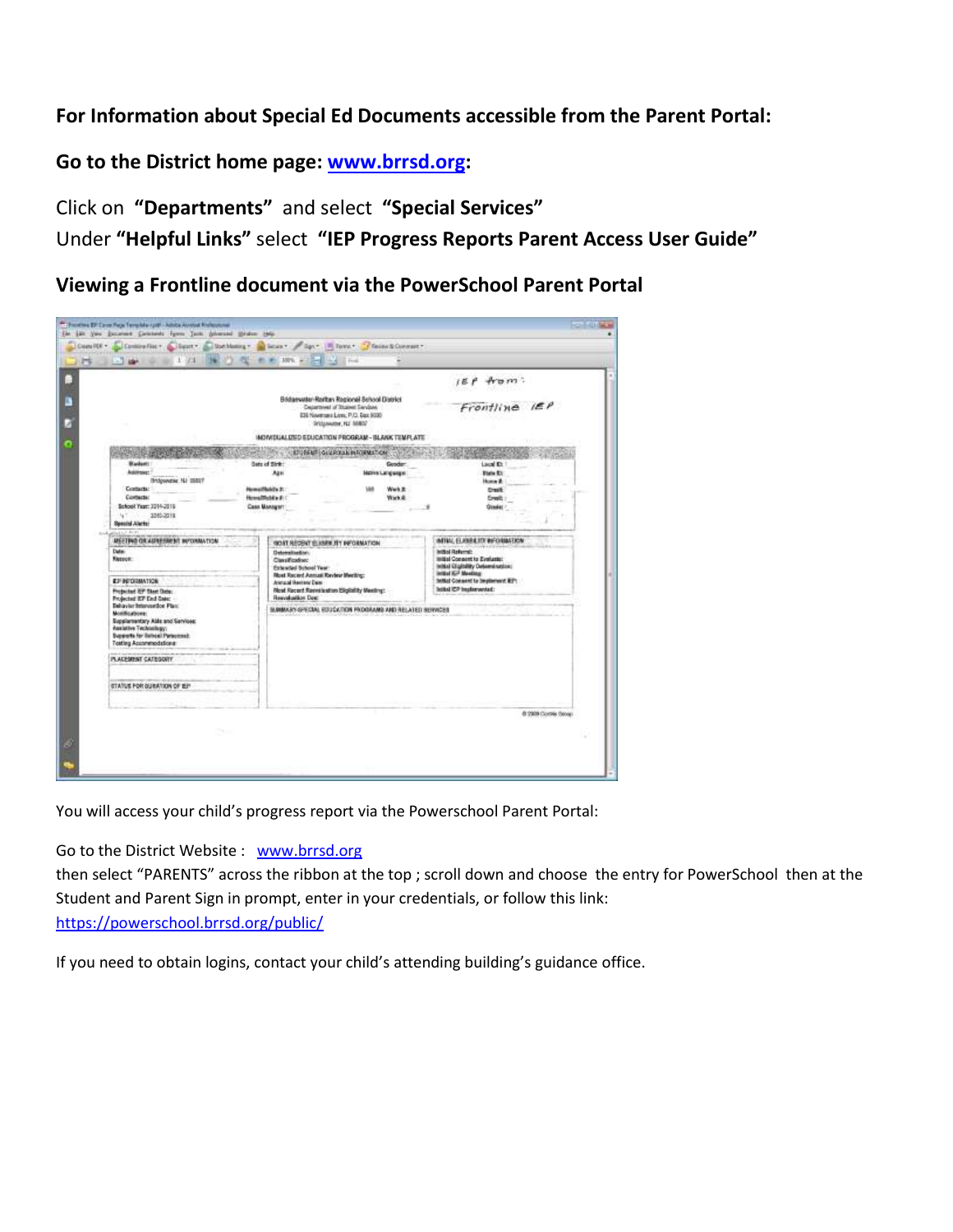From the student's information page on the PowerSchool Parent Portal:

Click on the "**Applications**" icon at the top right side of your screen.

| $ 2\rangle$<br>PowerSchool                                                               |                                                                                                                                  | Weicome, Stephen Parent | <b>FRID</b>    | Sign Out |
|------------------------------------------------------------------------------------------|----------------------------------------------------------------------------------------------------------------------------------|-------------------------|----------------|----------|
| Ennoy Hecke Kirsh<br><b>Blanche</b>                                                      |                                                                                                                                  |                         | $a$ $b$ $1$    | ٠        |
| Navigation<br>Grades and<br>Altendance<br>醇                                              | Grades and Attendance: Johnson, Blanche<br><b>Standards Grades</b><br>Grades and Atlendance.                                     |                         |                |          |
| 铴<br>Grade History<br>Attendance<br>సె<br>Email<br>Notification<br>R                     | Attendance By Class<br>This Week<br><b>Last Week</b><br>Exp<br>Course                                                            | Atisances               | <b>Tarties</b> |          |
| Teacher<br>Comments<br>lę.<br>壽<br>School Bulletin                                       | м<br>н<br><b>Attendance Totals</b><br>Current weighted CIPA ():<br>Show dropped classes also                                     | o                       | ۰              |          |
| Ħ.<br>Ciass<br>Registration<br>s<br>Balance<br>硒<br>My Schedule<br>School<br>Information | Legend<br>Attendance Codes: P-Present1<br>Citizenship Codes: H=Honundde   S=Satisfactory   N=Needs to improve   U=Unsatisfactory |                         |                |          |

A panel appears where you can choose "Parent Portal"

|                               | PowerSchool                                                                                                            | <b>Applications</b>      |                       | <b>Close</b> |
|-------------------------------|------------------------------------------------------------------------------------------------------------------------|--------------------------|-----------------------|--------------|
| Enrico<br><b>Blanche</b>      | Hectar: Havin                                                                                                          | Applications             | <b>Description</b>    |              |
| Navigation                    |                                                                                                                        | Parent Portal            | ParentPortar          |              |
| Grades and<br>Attendance<br>曘 | Grades and Attendance: Johnson, Blanche                                                                                | School Payment<br>Portal | School Payment Portal |              |
| 睑<br>Grade History            | Grades and Attendance<br>Standards Grades                                                                              |                          |                       |              |
| Attendance<br>PO.             | Attendance By Class                                                                                                    |                          |                       |              |
| Email<br>Notification<br>g    | <b>Last Week</b><br><b>This Week</b><br><b>Exp</b><br>н<br>м<br>W<br>н<br>w<br>M                                       |                          |                       |              |
| Teacher<br>Comments<br>國      |                                                                                                                        |                          |                       |              |
| ₩<br>School Bulletin          | Current weighted GPA ()<br>Show dropped classes asia                                                                   |                          |                       |              |
| Class<br>Registration         | Legend                                                                                                                 |                          |                       |              |
| Balance<br>ا کتا              | Attendance Codes: PriPresent  <br>Chizenship Codes: H=Honotable   S=Safefactory   N=Needs to improve   U=Unsafefactory |                          |                       |              |
| ಷಾ<br>My Schedule             |                                                                                                                        |                          |                       |              |
| School<br>Information         |                                                                                                                        |                          |                       |              |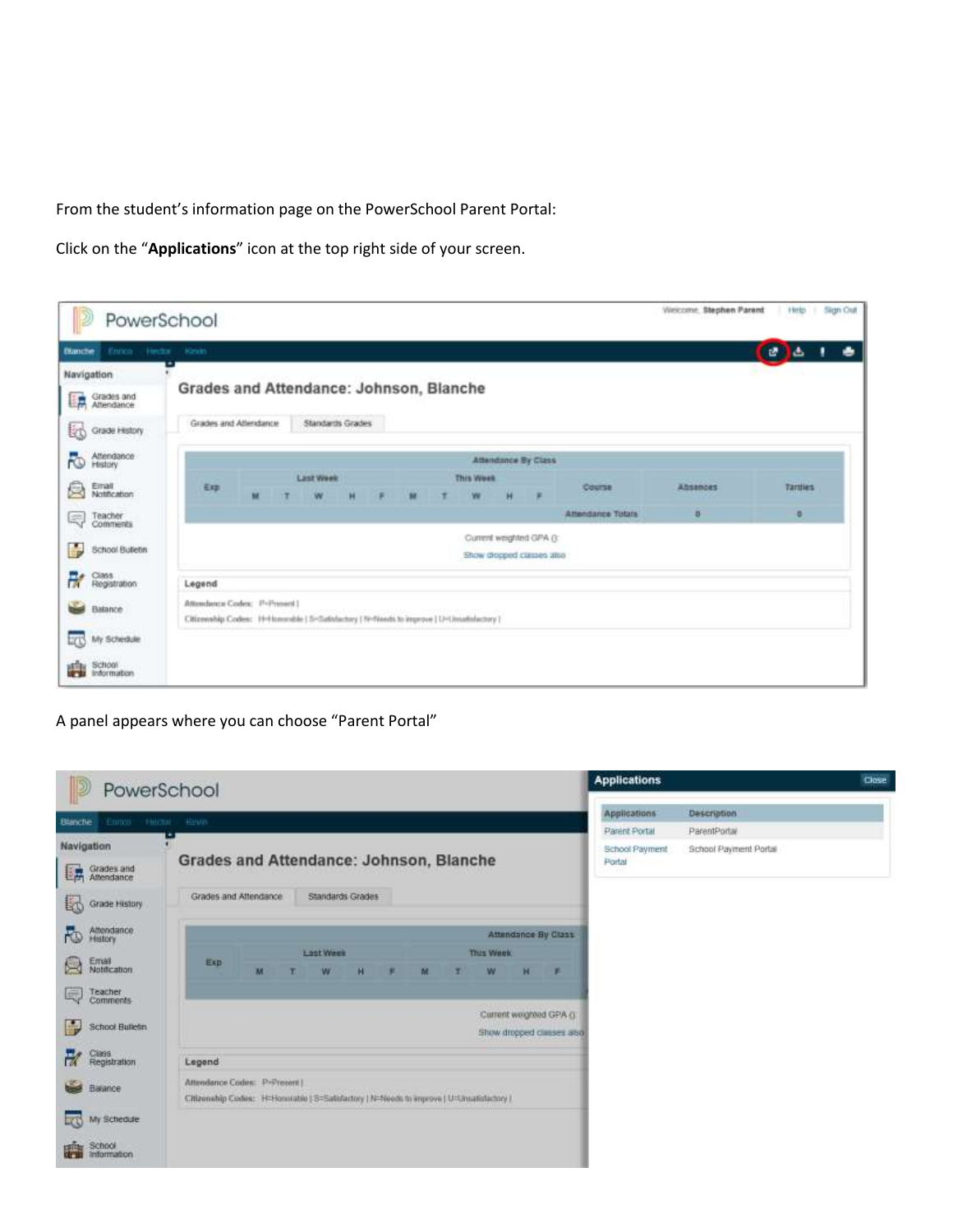Then you can choose the Progress Report (or IEP if applicable) from the screen below.



This screen shows the documents that are available to you and may include other linked classified siblings in your household.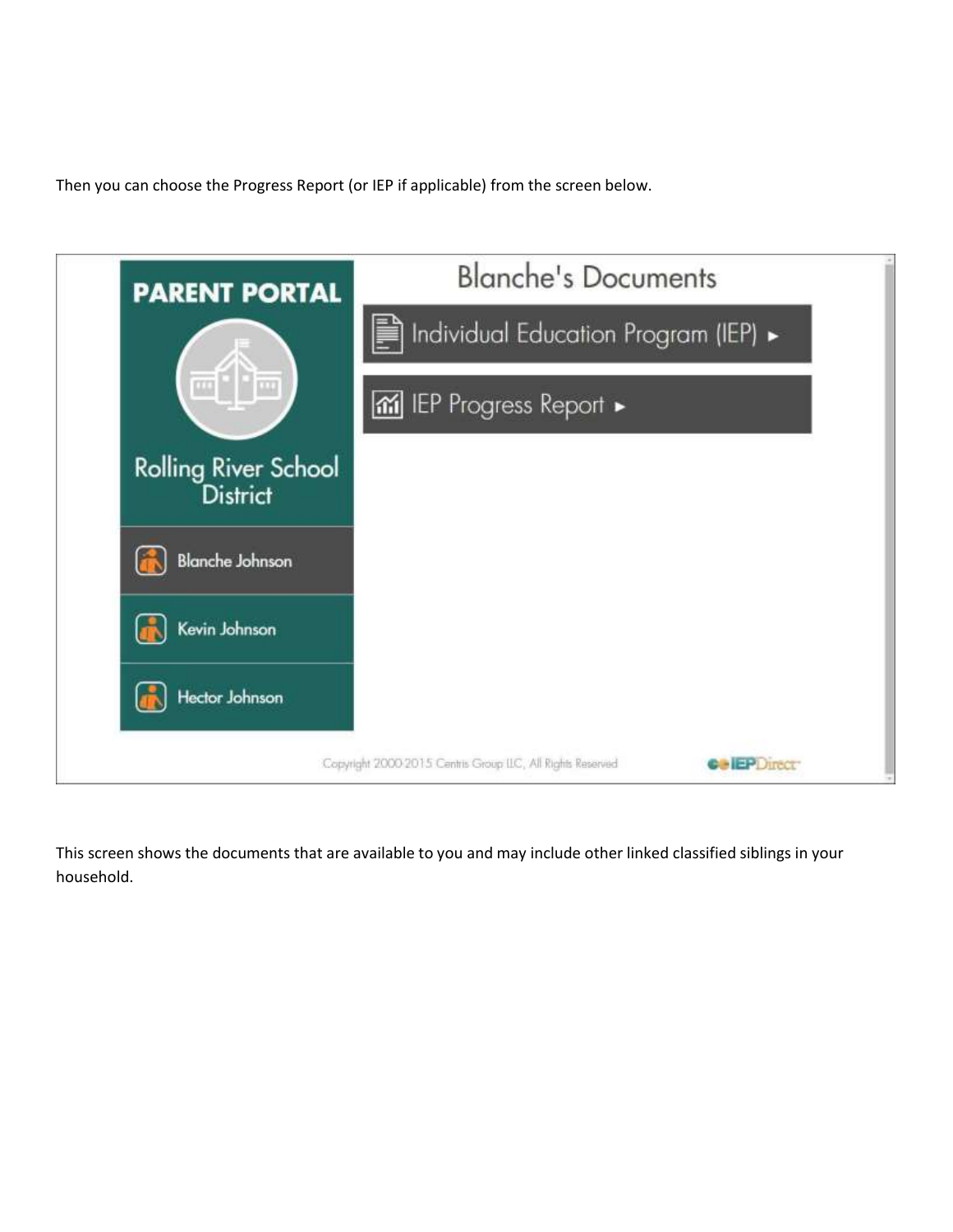# **FREQUENTLY ASKED QUESTIONS:**

# **Q: We just moved into the district with a classified child and have not had our first Bridgewater IEP meeting yet. How would we see progress reports?**

A: The instructional staff is becoming acquainted with your child and developing goals and objectives that our district feels are appropriate. These may be a continuation of existing goals or recommendations for revision of the current goals. Parents will have the opportunity to review these goals and objectives in the next proposed IEP. You will then be able to begin tracking progress in the next progress reporting period.

## **Q: We have a newly classified child and a progress reporting period occurs shortly after the eligibility/consent for Initial IEP. Will I see an IEP progress report posted for my child?**

A: As with a transfer-in student, the instructional/service staff will not be able to measure the progress on goals and objectives yet, but will have a clear picture by the time the next progress period occurs.

## **Q: We have one classified student indistrict and one attending an out of district school. Will we be able to view the progress reports online for our out of district student too?**

A: No, the out of district school itself reports on student progress and will continue to provide parents with progress reports.

#### **Q: When will the progress reports be posted?**

|                 | <b>2019-2020 MARKING PERIOD ENDS</b> | <b>PROGRESS POSTED</b>                             |
|-----------------|--------------------------------------|----------------------------------------------------|
|                 | 1st MP: November 12                  | December 3                                         |
|                 | 2nd MP: January 29                   | February 12                                        |
| 3rd MP: April 5 |                                      | April 27                                           |
| 4th MP: June 23 |                                      | June 23                                            |
|                 | ESY MP: August 7                     | August 7 (or when PowerSchool parent portal opens) |

#### **Q: When will the IEPs be posted?**

An IEP will be posted after the IEP meeting occurs. Documents for which parents/guardians utilize their 15 days' consideration time will not be posted until either a signature is received or until the 15 days have elapsed. If a parent/guardian signs consent for implementation at the IEP meeting, the posting will occur before the 15 days. Parents/Guardians will continue to receive IEPs via email or whatever was the established method as indicated in the demographics in PowerSchool. Posting to PowerSchool is a convenience feature for families to view student's IEPs online. Draft IEPs are not posted up to the portal.

#### **Q: Where can I locate this information regarding the IEP Progress Report/IEP Parent Portal on the District Website?**

A: Go to [http://brrsd.org](http://brrsd.org/) 

 Go to "Departments" Go to "Special Services" in the dropdown Select "IEP Progress Reports Parent Access User Guide"

#### **Q: Who do I contact regarding the contents of the progress reports/IEPs?**

A: Please direct your concerns regarding your child's academic contents of the progress report or IEP to your case manager.